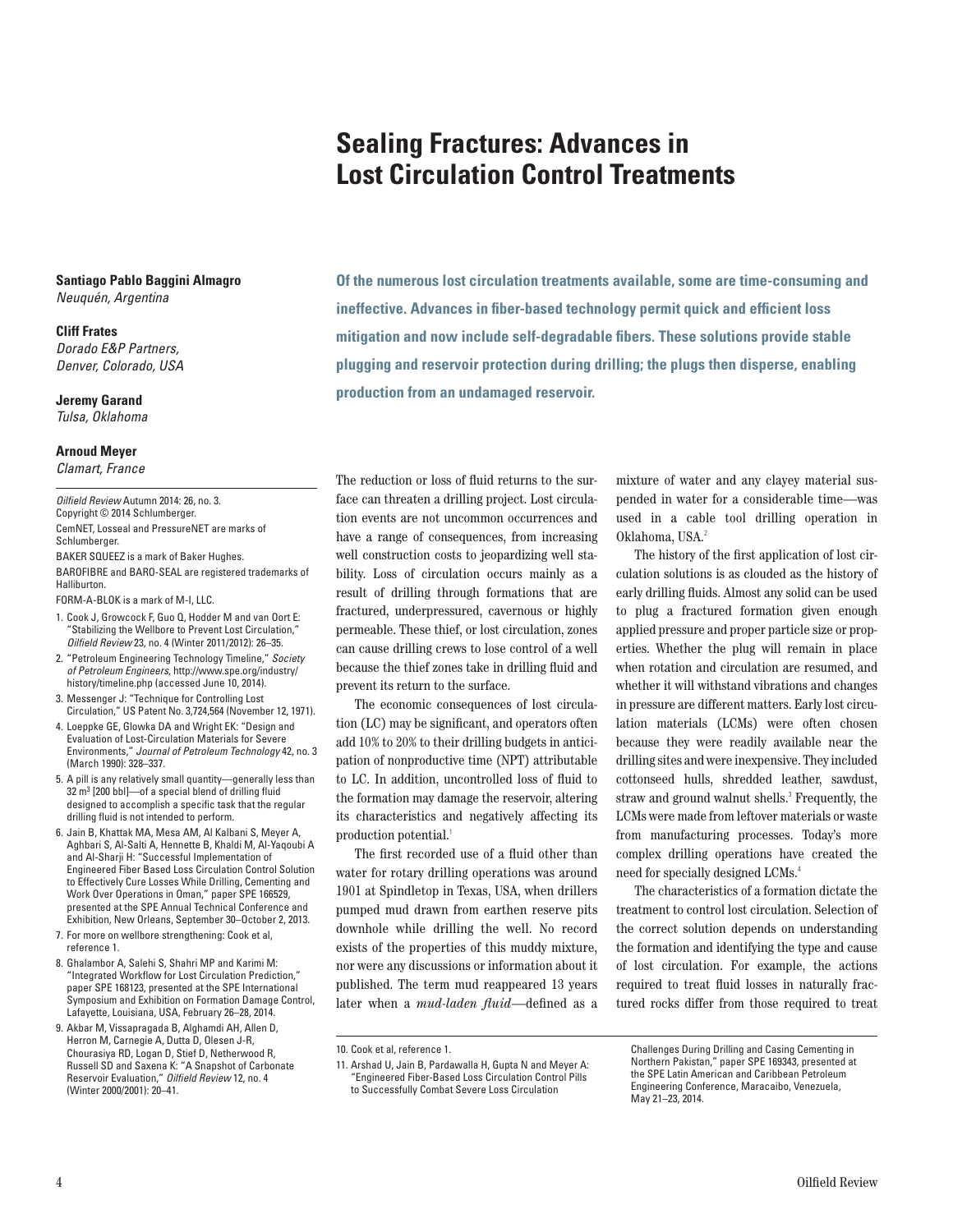losses into high-porosity and pressure-depleted formations. Additionally, downhole temperatures and exposure time to them may limit the range of suitable treatments.

Typical lost circulation treatments for fractured reservoirs involve LCM mixed into the drilling fluid, either dispersed throughout the fluid or as a pill.<sup>5</sup> These treatments are designed to plug fractures. However, even though these materials may provide some level of success, the use of sized materials alone does not ensure loss mitigation, especially in formations with wide fractures. Because the aperture of the fractures is often unknown, the size of the LCM will likely be wrong. If too small, the particles will flow through the fractures; if too large, they will not penetrate the fractures at all. In either case, improperly sized LCM will leave losses uncured.<sup>6</sup>

Drilling technology has progressed considerably since the early days at Spindletop; well construction and drilling operations are more cost-effective and can be executed more safely than ever before. As operators target increasingly remote and geologically complex reservoirs, they are pushing the limits of modern drilling fluids and searching for improved technologies to ensure wellbore integrity. To meet these challenges, the industry continues to introduce wellbore strengthening solutions to contain induced fracture growth and prevent uncontrolled LC from the wellbore.<sup>7</sup>

This article presents several remedies to combat drilling fluid losses; case studies illustrate the use of treatments. These treatments are adaptable to a wide range of environments, including naturally fractured formations, depleted reservoirs, carbonate zones and other formations prone to lost circulation problems.

## **Where Did It Go and What Do We Do Now?**

Lost circulation is typically caused by a pressure imbalance and a pathway for fluid to enter the formation. Pressure imbalances occur in certain drilling scenarios. The principal condition for loss of drilling fluid is mud weight that is too high, wherein the mud exerts a hydrostatic pressure that is higher than the formation pressure, which can lead to fracturing of the formation and subsequent fluid loss into the induced fractures.<sup>8</sup> Pathways for fluid loss include caverns, fractures and unconsolidated formations.

To operate safely in unstable, low-pressure or naturally fractured intervals—risk zones engineers need to identify them, if possible, prior to drilling. In some types of formations, risk zones are more difficult to map than in



others. For example, the high degree of heterogeneity of carbonate formations makes reservoir characterization problematic. Carbonate formations are highly susceptible to dissolution. This can lead to formation of new pore spaces, and dissolution along fractures and bedding planes can produce large caves.<sup>9</sup> In considering any formation type, engineers rely on foreknowledge to plan for preventive and remedial actions to counter lost circulation events. The most effective mitigation is to set protective casing across problematic zones; however, this solution is expensive, limits future drilling options and may compromise logging opportunities.

Lost circulation may be divided into four volumetric loss rate categories: seepage, partial loss, severe loss and total loss (below).<sup>10</sup> As mud loss severity increases, financial losses mount to cover costs for additional drilling fluid, lost circulation treatments, rig time and delays.<sup>11</sup>

| <b>Type of Loss</b> | <b>Severity of Loss</b>                           |  |
|---------------------|---------------------------------------------------|--|
| Seepage             | Less than $1.6 \text{ m}^3/h$ [10 bbl/h]          |  |
| Partial             | 1.6 to 16 $\text{m}^3/\text{h}$ [10 to 100 bbl/h] |  |
| Severe              | More than $16 \text{ m}^3/h$                      |  |
| Total               | No fluid return to the surface                    |  |

**>** Lost circulation classification. Loss is classified based on the rate of fluid volume lost to the formation.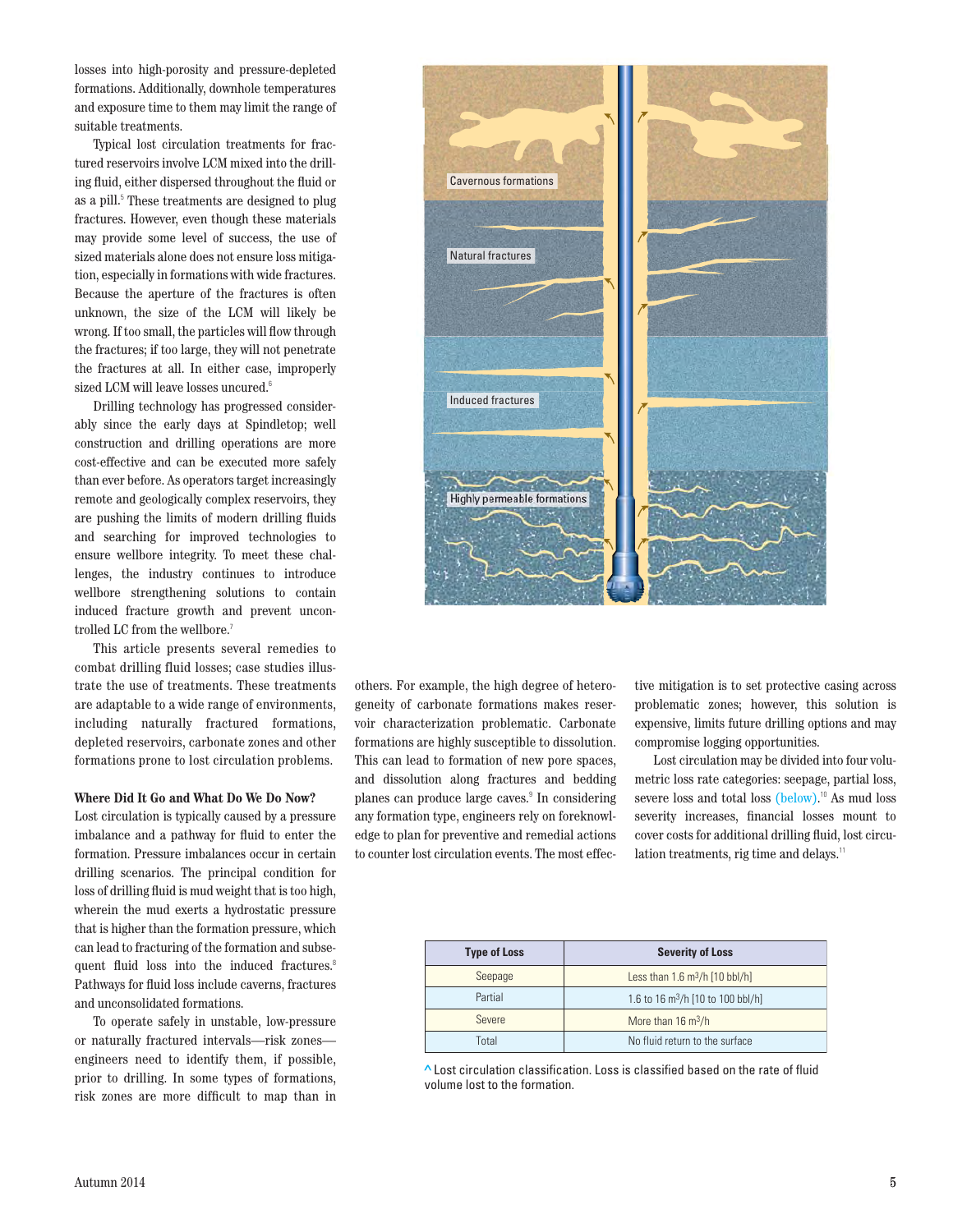Lost circulation management strategies depend on whether the treatment is applied before or after the loss. Lost circulation can be managed through a four-tiered approach (below). Best drilling practices cover the major types of drilling fluid losses. They include predrill simulations and calculations in which engineers use geomechanical models to determine the risk of lost circulation and wellbore collapse. Best drilling practices to control losses also include approaches such as using expandable casing, managed pressure drilling or casing while drilling. The second tier represents the selection of drilling fluids with rheological properties that reduce the risk of lost circulation. The next tier uses wellbore strengthening materials for loss management. These are mixtures of particulate materials formulated and sized to enter and bridge fractures to isolate them from the wellbore. The top tier includes using LCMs as remedial treatments to correct ongoing lost circulation problems. This tier may include pills to place across lost circulation zones.

When drillers anticipate fluid losses, they pretreat drilling fluids by adding wellbore strengthening materials such as ground marble and synthetic graphite. Pressure tests conducted before and after such wellbore strengthening treatments often indicate that these approaches are successful.<sup>12</sup> Adding wellbore strengthening materials is considered a proactive, or preventive, treatment. Lost circulation materials are, on the other hand, considered corrective, or remedial, treatments because these materials are usually added to the drilling fluid after losses occur.

# **Advances in Lost Circulation Solutions**

Lost circulation prevention and remediation are important factors for drilling economically. When drillers cannot prevent lost circulation, they turn to mitigation treatments to regain well control and circulation.

The choice of treatment depends on the targeted geologic formation, the cause of lost circulation and whether a permanent or temporary solution is required. Prevention and mitigation practices are largely dictated by the situation; they take into account parameters such as formation pressure, formation type, drilling fluid properties, local environmental regulations and LCM availability.

Service companies offer a variety of LCMs: They can be flaky, granular, fibrous or acid soluble; they are available in sizes ranging from nano-



through a tiered approach. The bottom three tiers focus on lost circulation prevention measures, while the top tier represents remediation measures.

meters to millimeters. Mixing different types of LCMs to improve bridging and plugging performance is a common practice. Many service companies offer lost circulation solutions based on natural cellulose fiber, shredded cedar fiber and mineral fiber often combined with solid particles of various sizes. The Halliburton BARO-SEAL lost circulation material, a combination of fibers, granules and flakes sized to plug natural fractures, is one example. The company also offers the BAROFIBRE material, a natural cellulose fiber used to seal and bridge depleted sands and microfractures to reduce seepage loss. The Baker Hughes BAKER SQUEEZ high fluidloss treatment for partial to severe fluid losses is designed to dewater and leave a solid plug in fractures and vugs.

Engineers at Schlumberger have developed several fiber-based solutions, including the Losseal family of reinforced composite mat pills and CemNET and PressureNET treatments. Although choices are plentiful, and companies offer a wide array of solutions, the preferred solutions will be those that cost effectively solve lost circulation problems quickly, safely and with the least risk.<sup>13</sup>

### **Filling the Voids**

Scientists at Schlumberger took a customized treatment approach featuring engineered fibers and combinations of fibers and solids to obtain lost circulation solutions that perform consistently. These treatments mitigate loss of drilling fluid or cementing fluid in many environments, including formations that have natural fractures, carbonate zones, rubble zones and pressuredepleted zones. All these treatments may be placed at the desired depth without pulling the drillstring out of the hole. This reduces NPT and associated costs.

*Fibrous pill treatment*—The Losseal family of reinforced composite mat pills consists of a blend of fibers and solids that bridges and plugs fractured zones during drilling and cementing (next page, top). The Losseal family comprises three solutions optimized for microfractures and fissures, natural fractures and reservoir fractures (next page, bottom). Fracture plugging using Losseal treatments for the first two applications—microfractures and natural fractures follows a four-step approach: disperse, bridge,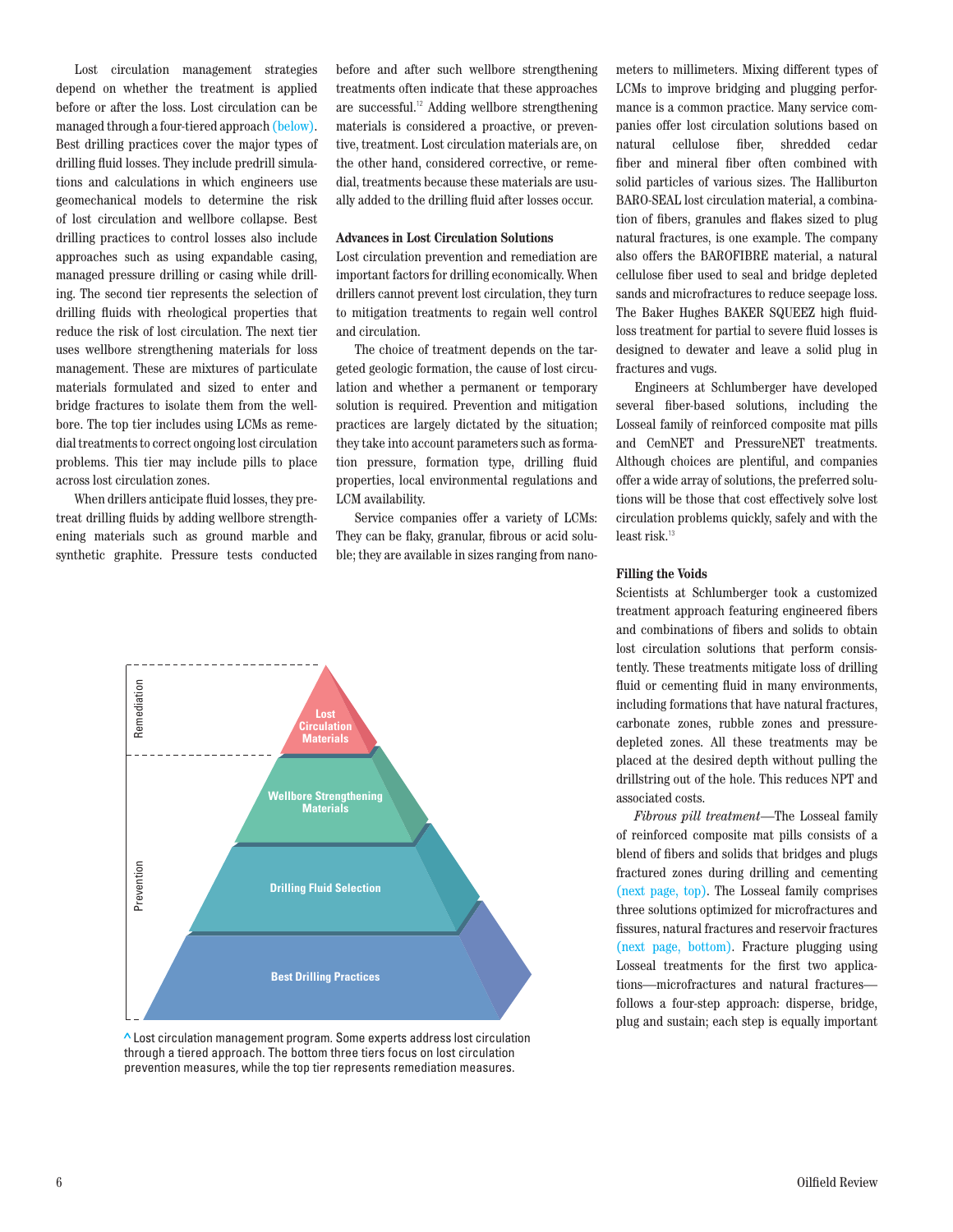to achieve optimal treatment performance. Depending on the application, one particular step of the four may be the main focus. For example, when a pill is pumped while drilling, it is important to maintain the mechanical properties of the recently formed pill in the fracture while drilling operations continue. The plug must withstand erosional forces (from changes in pump rates and fluid velocities), mechanical forces (from running and rotating pipe) and hydrodynamic forces (from surge and swab). However, in a cementing spacer application, the main focus is to seal off the fractures so that cement is not lost into them. The residual spacer volume is used to displace mud ahead of the cement fluid—the primary purpose of a spacer application.

A Losseal pill creates a strong, impermeable mesh and prevents the flow of drilling and cementing fluids into fracture zones. The pill can seal microfractures and larger natural fractures in both overburden and reservoir drilling. Within limits, the plug can withstand additional pressure from mud density increases as well as future drilling or cementing operations. The Losseal pill is relatively insensitive to fracture width and may be used without detailed knowledge of formation characteristics, whereas the performance of many lost circulation treatments depends on a known fixed fracture width. Losseal pills are typically used for formations that are naturally fractured and in formations with fissures ranging from 1 to 5 mm [0.04 to 0.2 in.] in width. Engineers can perform a plugging efficiency test on site for each first-time use of the Losseal system.<sup>14</sup> Additional tests are not needed as long as loss zone conditions remain the same and the same type of particles is used throughout the operation.

*Treating microfractures and fissures*— Losseal microfracture lost circulation control treatment is designed to bridge fractures of widths ranging from 1 micrometer to 1 mm. The treatment is compatible with both oil-base and water-base fluids and can be added directly to

12. Wang H, Sweatman R, Engelman B, Deeg W, Whitfill D, Soliman M and Towler BF: "Best Practice in Understanding and Managing Lost Circulation Challenges," SPE Drilling & Completion 23, no. 2 (June 2008): 168–175.

13. Alsaba M, Nygaard R, Hareland G and Contreras O: "Review of Lost Circulation Materials and Treatments with an Updated Classification," paper AADE-14- FTCE-25, presented at the American Association of Drilling Engineers Fluids Technical Conference and Exhibition, Houston, April 15–16, 2014.

14. In a plugging efficiency test, success is based on the ability of the material to plug a slot similar in width to the anticipated fracture width. The treatment plug also needs to hold a similar pressure to the maximum differential pressure across the thief zone during operations.



**>** Losseal treatment pill. The Losseal pill blends fibers—both stiff and flexible—and solids that are pumped through a BHA to bridge fractures. After only about 60 minutes of soaking time, the resulting pill is able to plug the loss formation. The yellow arrows show the pill flowing up the annulus and into the formation fractures. The solids and fibers (*inset*) in the pill form a mesh, which fills and seals the fractures in the formation.

| <b>Stage</b>    | <b>Challenge</b>                 | <b>Treatment</b>                                                  | <b>Fracture Width, mm</b> | Loss Rate, bbl/h |
|-----------------|----------------------------------|-------------------------------------------------------------------|---------------------------|------------------|
| While drilling  | Micro-<br>fractures,<br>fissures | Losseal microfracture<br>lost circulation control, as a pill      | Less than 1               | Less than 40     |
|                 | <b>Natural</b><br>fractures      | Losseal natural fracture<br>lost circulation control, as a pill   | $1$ to $5$                | More than 40     |
|                 | Reservoir<br>fractures           | Losseal reservoir fracture<br>lost circulation control, as a pill | $1$ to $5$                | More than 40     |
| While cementing | All                              | Losseal microfracture<br>lost circulation control, as a spacer    | Less than 1               | Less than 40     |
| While cementing | All                              | Losseal natural fracture<br>lost circulation control, as a spacer | 1 to 5                    | More than 40     |

**>** Losseal solutions and applications. The Losseal family consists of three treatment solutions, some of which may be applied as either a pill or a spacer. The application type dictates which solution should be used.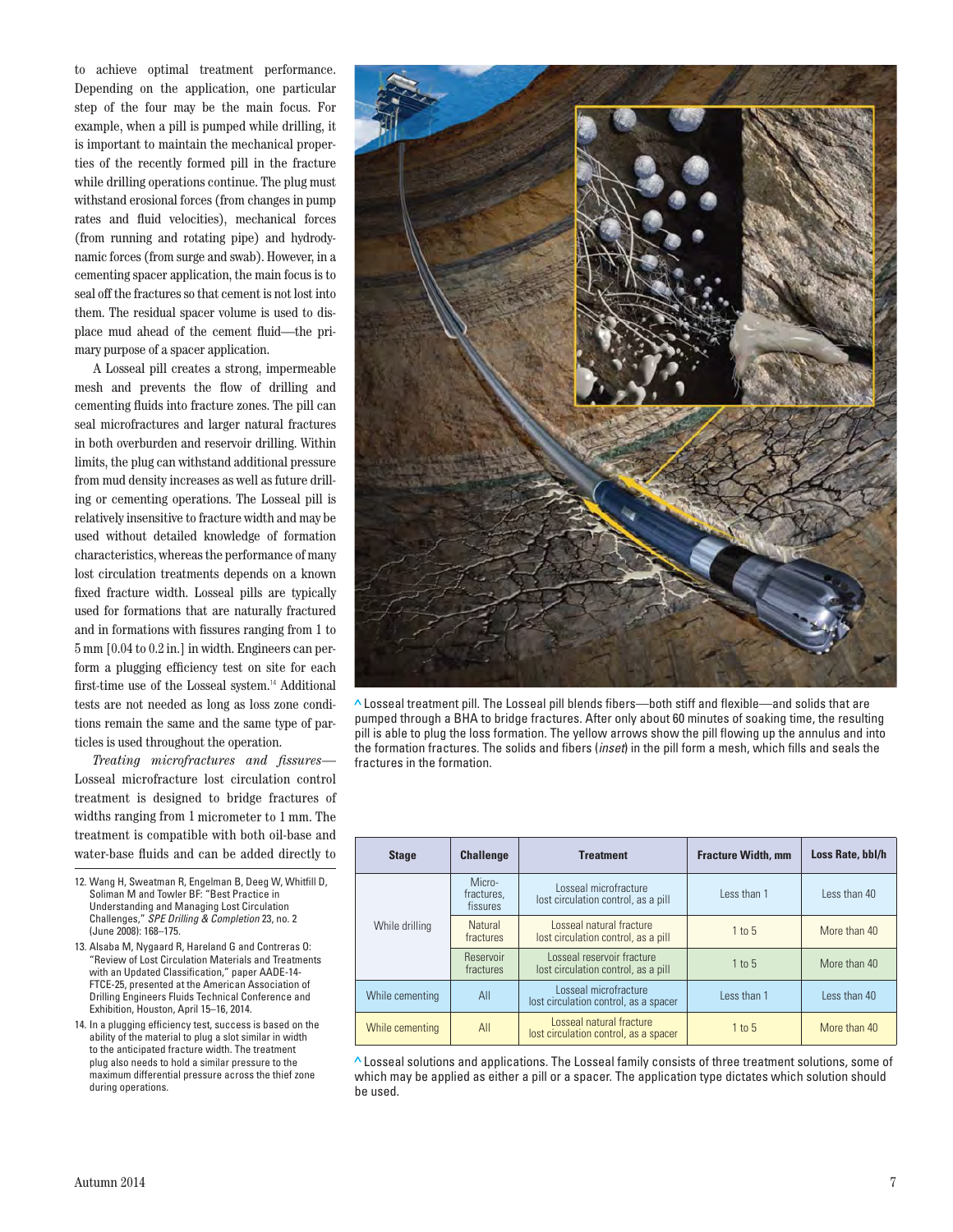

**>** Losseal microfracture material. The Losseal microfracture solution is an engineered fiber treatment, combining specific fibers (light gray) with solid bridging materials (dark gray).

the drilling fluid in a spacer or as a stand-alone pill. The Losseal microfracture solution comes as a single-bag add-on for easy design and preparation (above). In some cases, the Losseal microfracture solution has been added to cementing fluids, bringing the top of cement to the required level.

*Pill for natural fractures*—The Losseal natural fracture lost circulation control pill is designed to bridge and plug large fractures of widths ranging from 1 to 5 mm. The system takes advantage of a dual fiber combination with a solids package that can be optimized for efficiency. The system can also be fully tailored to match the unique needs of the loss zone and required placement, making the performance fit for purpose. The pill can be pumped through open-ended drillpipe for efficient plugging of zones. To avoid premature screenout or plugging, it can be pumped through the bit nozzles, which may require changes to the pill formulation such as reducing total solids, using smaller sized solids and reducing the amount of fiber. The plugging performance can be demonstrated via a modified fluid loss cell, in which the flow performance through restrictions such as bit nozzles can also be simulated.

The Schlumberger fibers for lost circulation control disperse easily in fluids and work by combining an interlocking network of fibers with sealing material of various sizes. Fiber dispersion is important to avoid premature bridging and

plugging of surface and downhole equipment, and good dispersion also enhances bridging in the fractures. The bridge of fibers is still permeable, and the solids fit in the fiber matrix, filling the pores to create a sealing plug that can withstand differential pressures. The resulting compact, impermeable seal plugs pores and fractures, mitigating lost circulation risk during drilling, casing and cementing operations. The Losseal blend can be added to spacers between cement application stages, spotted ahead of the cement or added directly into the cement during pumping operations.15 Use of the material helps operators prevent lost circulation, reestablish circulation and run casing with limited losses, and then pump cement to achieve the desired top of cement level. This solution allows operators to place treatments precisely in a target zone and reduce pretreatment loss rate by more than 90%.

The Losseal natural fracture treatment was applied successfully in the Costero field near Villahermosa, Mexico, where lost circulation is a primary cause of NPT. A Schlumberger Integrated Project Management (IPM) team, operating on behalf of a client, experienced oil-base mud (OBM) losses of 2,000 bbl  $[320 \text{ m}^3]$  in a 5%-in. hole in a carbonate formation. The casing was set at 19,173 ft [5,844 m], and the losses occurred between 18,963 [5,780 m] and 19,173 ft. The IPM team responded by reducing the relative

density of the mud from 1.12 to 1.01 [from 9.35 to 8.43 lbm/galUS or from 1,120 to 1,010 kg/m3 ], resulting in a kick.<sup>16</sup> The well stabilized with mud at a relative density of 0.97 [8.1 lbm/galUS or 970 kg/m3 ], but this mud density would not allow further drilling into the deeper formations.

The IPM team chose to pump a Losseal pill because OBM is expensive and limited data were available on fracture width, fracture density and downhole temperature after the losses. Based on fluid loss rate and formation temperature, engineers selected the appropriate particle size for the Costero well—a 90-bbl [14.3-m3 ] pill, including 2.9 lbm/bbl [8.3 kg/m3 ] of fibers and a 217-lbm/bbl [620-kg/m3 ] blend of coarse, medium and fine solids. The pill was then placed as a balanced plug before a squeeze pressure of 200 psi [1.4 MPa] was applied.<sup>17</sup> Because the system worked immediately upon pill placement and stopped static and dynamic losses in a single onehour treatment, no trip was required (next page, top). The drilling crew increased the mud density to 1.15 relative density [9.6 lbm/galUS or 1,150 kg/m3 ] without encountering any losses and drilled successfully to TD. The team also completed the cementing operation that followed the Losseal pill without significant losses.

Schlumberger engineers also utilized the Losseal natural fracture lost circulation solution for an operator in south Texas. The operator planned to cement the intermediate section of a well in a single stage at a depth of 10,000 ft [3,050 m]. After drilling through the Austin Chalk and the naturally fractured Buda Limestone formation below it, the driller encountered severe mud losses and was unable to regain full circulation. The drilling crew attempted to control the losses by reducing drilling fluid density and by adding several LCM products, but these efforts were unsuccessful. Schlumberger engineers then provided the Losseal natural fracture solution, enabling the driller to regain full circulation prior to cementing and to maintain full circulation throughout the subsequent cementing treatment.

Because the operator had reduced the mud density, the oil-base drilling fluid could not reliably suspend all fibers during the treatment. The solution was a high-density fluid that had high solids content (more than 30%) and exhibited no dynamic settling of the solids. Plugging efficiency tests performed to optimize Losseal fiber concentration showed that a 2.0- to 3.0-lbm/bbl [5.7- to 8.6-kg/m3 ] concentration could plug slots up to 0.2 in. [5 mm] across with a differential pressure of 1,000 psi [6.9 MPa].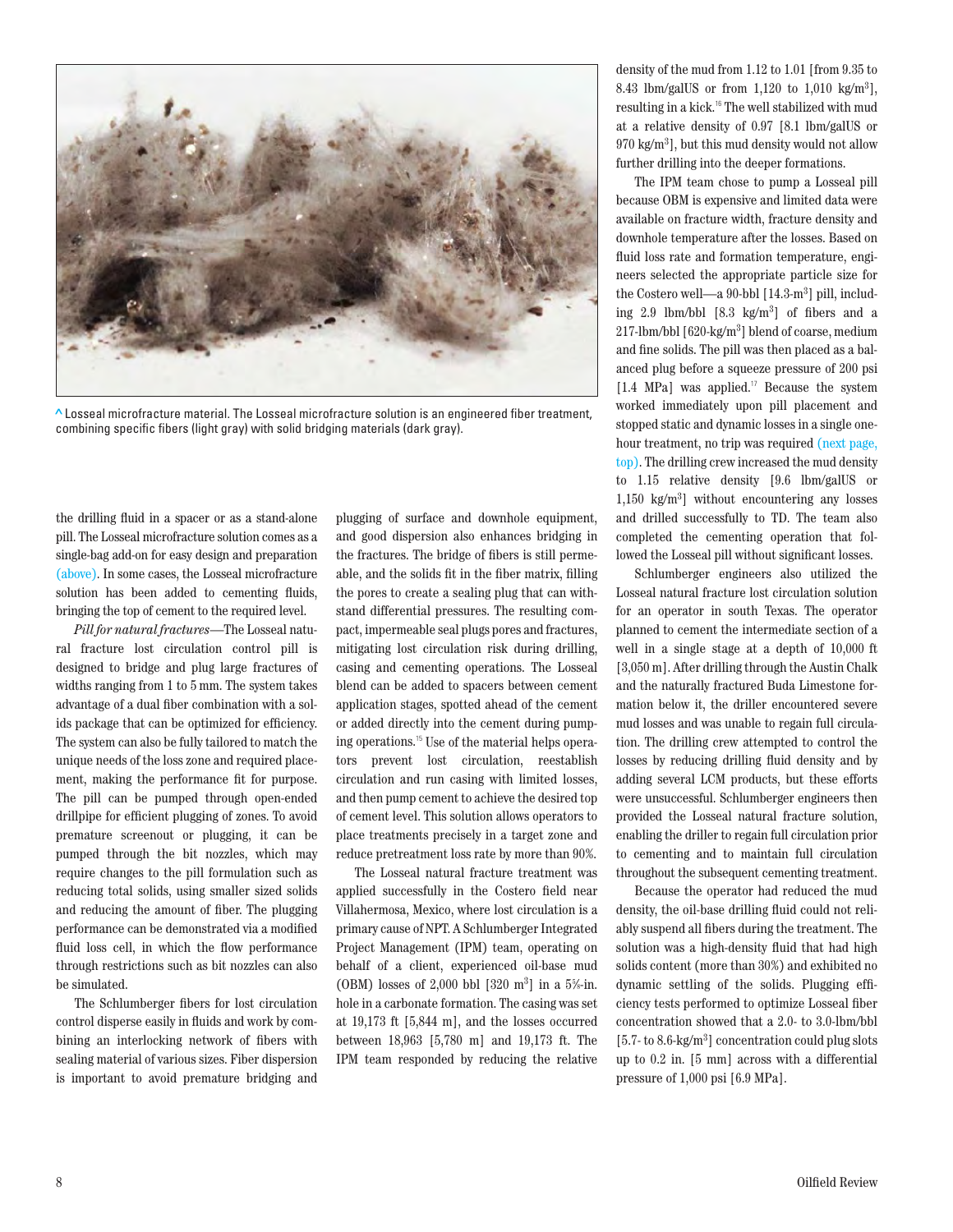The Losseal pill was prepared on location and spotted across the entire suspected thief zone, from 6,800 to 9,800 ft [2,100 to 3,000 m]. To avoid possible contamination and destabilization of the pill, which could happen should it come in contact with the drilling fluid, a weighted spacer was pumped both ahead of and behind the pill. A soft squeeze, with a low applied pressure, was then performed to help initiate the bridging and plugging mechanism of the LCM particles. A total squeeze pressure of 250 psi [1.7 MPa] was applied and no pressure reduction was observed, indicating that the Losseal natural fracture pill had sealed off the loss zone. The reestablishment of full circulation immediately following the treatment was another proof of success. Drillers were also able to maintain full circulation throughout the cementing treatment by adding this LCM fiber to all fluids, the weighted spacer and the cement for the rest of the job. Pressure tests verified that the measured pressures matched the design pressures, indicating that the treatment had worked as expected (below right).

*Treatment for reservoir drilling*—When lost circulation occurs while drilling through a reservoir section, operators must stem fluid loss or risk damaging the zone's producibility. Schlumberger engineers have developed a family of reinforced composite mat pills made of a blend of dissolvable fibers to provide lost circulation mitigation in naturally fractured reservoirs, carbonate formations and depleted reservoirs; the pills are designed to plug fractures that have widths from 1 to 5 mm. The pills have three components: viscosifiers, fibers and solids. The combination remains stable long enough over a broad range of bottomhole temperatures to allow well completions but then degrades with time, leaving the formation undamaged. The Losseal reservoir lost circulation treatment, which can pass through drillbit nozzles as small as 6.35 mm [0.250 in.] and through downhole logging equipment, elimi-

15. A spacer is viscous fluid used to aid removal of drilling fluids before a primary cementing operation. The spacer is prepared with specific fluid characteristics, such as viscosity and density, and engineered to displace the drilling fluid while enabling placement of a complete cement sheath.

16. A kick occurs when the pressure in the wellbore is less than that of the formation pore pressure. When the mud weight is too low and the hydrostatic pressure exerted on the formation by the fluid column is less than the pore pressure, formation fluid can flow into the wellbore.

17. A balanced plug is a plug of cement or similar material placed as a slurry in a specific location within the wellbore to provide a means of pressure isolation.



**>** Losseal pill placement. As pumping of the treatment is initiated, density increases (light blue). The pressure (red) increases on displacement when Losseal fibers are pushed into the formation and start to bridge and plug the fractures. The pressure drops as the pump rate (green) is reduced and increases again at constant pump rate, demonstrating the continued bridging and sealing effect of

nates the need to pull out of the hole to accommodate pumping of the pill.

The relationship between fiber degradation and plug stability has been established through laboratory experiments. In these experiments,

developers create a plug inside a metal tube connected to a pump. The tube is then placed in an oven, and a continuous flow of a fluid analogous to the drilling fluid is applied at high pressure. The resulting pressure response is monitored



**>** Pressure test. The postjob evaluation compares calculated with actual recorded pressure during a Losseal application in a well in south Texas. A hydraulic simulation model uses well geometry data, such as hole size and deviation and casing or drillpipe sizes, taking into account fluid density and fluid viscosity, to calculate the estimated pressures during pumping. The model does not simulate possible losses; hence, any trend deviations between measured and calculated pressure could indicate a lost circulation event. The curve of the actual measured pressure (blue) follows the same trend as the curve of the calculated pressure (red), indicating that no fluid is lost to the formation and that what is pumped in is being circulated. Friction pressures and annular restrictions cause the offset between calculated and measured pressures. The pressure buildup after about 200 min indicates the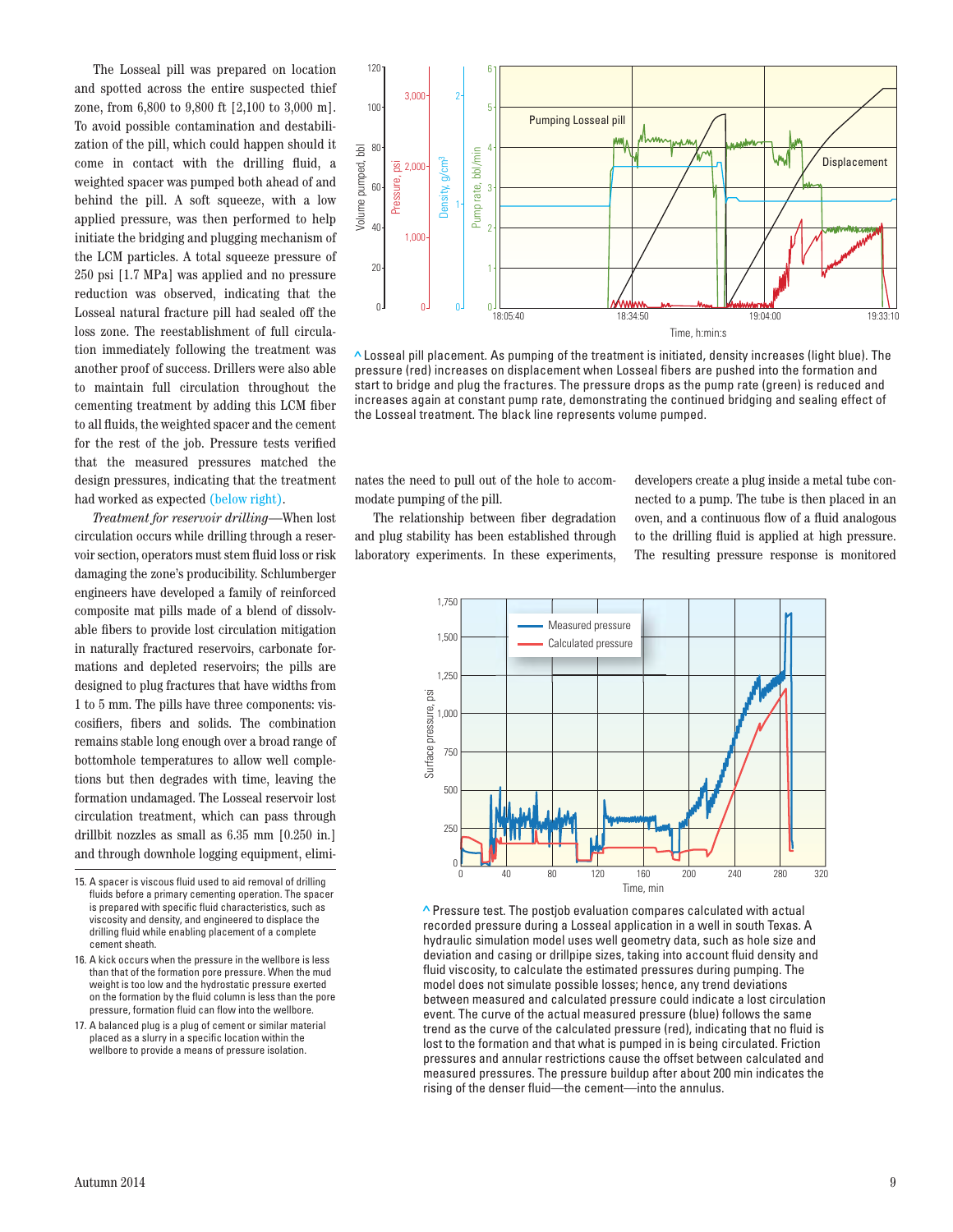



**>** Losseal treatment for reservoir drilling. Losseal fibers degrade with time (top, time increasing to the right). Technicians regulate pill pH levels to control degradation time and to achieve a wide range of fiber stability durations, from one day to eight weeks. Here, an accelerant has been added that causes all fibers to dissolve within a desired time frame. A plot of system stability (bottom) shows permeability as a function of time. Permeability through the plug is low, as designed, until the plug disintegrates.

versus time. A sudden pressure drop indicates that the plug material is starting to degrade and be cleaned away and that permeability is being restored (above). Engineers used the results from these experiments to establish pill formulation guidelines. Factors that affect the performance of this fibrous pill solution include fluid viscosity, fiber concentration, fiber geometry, flow rate and fracture width. Engineers are currently working to extend the temperature stability of the Losseal fibers beyond their rating of 85ºC [185ºF], and mid- and high-temperature fibers are being tested in the field to confirm both plugging performance and temperature stability performance up to 150ºC [300ºF].

Unlike other Losseal products, the Losseal pill for reservoir drilling is designed to degrade over time (below). The pill disperses into the carrier fluid, leaves the mud to bridge fractures and plug vugs, is sustained throughout drilling opera-



**>** Losseal solution for reservoir drilling. The Losseal reservoir drilling treatment is a five-step solution. This treatment disperses in the chosen fluid; it then bridges and plugs the targeted fractures, remains stable throughout the operation and finally degrades.

tions and then dissolves with time, leaving the formation undamaged. Plug degradation is catalyzed by downhole temperature and pressure conditions and can be engineered to match drilling and completion schedules. The pill requires less than one hour to mix and can be deployed at temperatures between 40ºC and 150ºC [100ºF and 300ºF] and at mud densities from 1,030 to 1,440 kg/m3 [8.6 to 12 lbm/galUS]. After the pill is placed, a soaking time of around 60 min allows the system to flow into the fractures; pill performance is enhanced by the application of pressure to help the treatment enter, bridge and plug the fractures. The pill degradation time is adjustable, ranging from one day to eight weeks.<sup>18</sup>

The Losseal treatment for reservoir drilling was introduced in 2014 and was recently utilized by an operator in the Middle East to reduce mud and cement losses during the drilling phase while avoiding damage to the reservoir. The operator was drilling two wells as part of a cyclic steam injection project and experienced total losses at  $341 \text{ m } [1,120 \text{ ft}]$  while drilling the  $8\frac{1}{2}$ -in. section. The drilling crew continued drilling to the target depth of 472 m [1,550 ft]; loss rates reached 32 m3 /h [200 bbl/h]. Because this was the intended production and injection zone, ensuring that any lost circulation treatments would neither inhibit future production nor damage the formation was crucial.

The operator needed to mitigate losses before running and cementing the 7-in. casing; the objectives were to avoid the loss of cementing fluids to the reservoir and to bring cement to the surface. The operator selected the Losseal treatment for reservoir drilling. The fibers and solids were mixed on site within an hour and the treatment material was successfully pumped. When the pill entered the loss zone, a slight rise in pump pressure indicated that fluids were rising into the annulus; returns to the surface were reestablished. After the drillstring was pulled out of the hole to 61 m [200 ft] above the top of the pill, the hole was circulated with water, and returns to the surface were observed again. The drilling crew then ran the drillpipe into the hole to the top of the loss zone, and circulation was reestablished followed by fluid returns to the surface. This treatment was successfully executed for two wells in this area.

After several months, both wells began production from the treated reservoir zones; no remedial treatment was necessary. Well testing confirmed that in both treated wells, the initial production rates, or productivity indexes, were higher than their predicted rates. These results indicated that the treatment had dis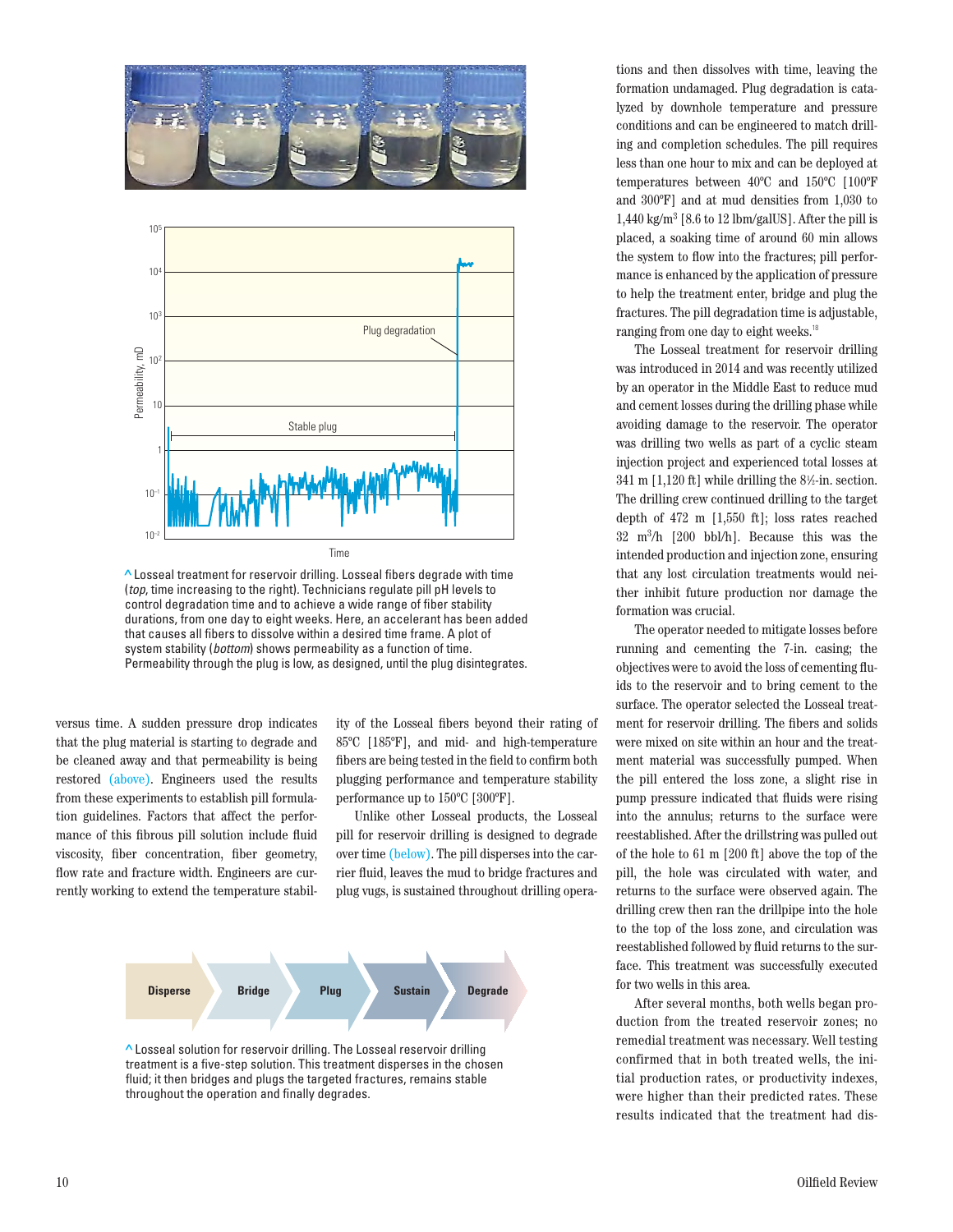solved as designed, leaving the producing reservoir undamaged.

*Fiber network*—Deploying CemNET fibers engineered for use in cementing fluids—is another method to seal fluid loss zones. The fibers are inert and entangle to form a resilient fiber network across a thief zone, allowing the driller to regain and maintain circulation. CemNET advanced fiber technology, which can be deployed in cement slurries across zones with expected losses, tolerates temperatures up to 232ºC [450ºF]. The CemNET fibers do not alter the cement slurry viscosity, thickening time, tensile strength, shear strength, compressive strength or fluid loss (right). The CemNET fibers disperse and mix readily in the slurry or fluid. Application of the CemNET treatment facilitates cement placement, eliminates excess cement costs and minimizes remedial cementing operations to repair low cement tops.<sup>19</sup>

The CemNET treatment was successfully employed in an operation in the North Sea, where an operator was experiencing severe losses while drilling out from the primary cement job in a well in the Haltenbanken area offshore Kristiansund, Norway. The cement job was executed according to plan, and the shoe was pressure tested. The shoe track, plugs, float and cement were then drilled out. However, after the rathole was cleaned out and the driller pulled the BHA out above the 7-in. liner shoe to circulate, severe losses occurred. Several LCM pills were pumped, but losses soon recurred.

After spending 87 hours attempting to control the losses, the operator decided to try fiber-based treatments. The driller pulled the BHA out of the hole and then used the squeeze method to place a cement slurry containing CemNET LCM fibers. The cement stinger was placed, and the cement line was pressure tested successfully.<sup>20</sup> Engineers determined the final injection rate and pressure

- 18. Soaking time is the time it takes after placing the Losseal pill at the desired location to achieve the desired mesh, or grid, that produces the optimal bridging and plugging effect.
- 19. A low cement top is produced when the cement slurry fails to fill the annulus up to the intended level. This condition can be caused by loss of cement to the formation. For more on combating lost circulation while cementing: Daccord G, Craster B, Ladva H, Jones TGJ and Manescu G: "Cement-Formation Interactions," in Nelson EB and Guillot D (eds): Well Cementing 2nd ed. Houston: Schlumberger (2006): 202–219.
- 20. A cement line pressure test is conducted by applying pressure from the cement unit to the cement head or master valve connected to the well to check for leaks or any damage in the line. Common practice is to test lines up to 6.9 MPa [1,000 psi] above the maximum allowed treating pressure or to the working pressure of the treating iron system, whichever is lower.



**>** CemNET engineered fiber technology. Dry CemNET fibers (left) form a sheet-like network when mixed with water (right), enabling the network to seal lost circulation zones. CemNET fibers are dispersible in any cement system and can be added and mixed quickly in a mixing tank.

and then pumped base oil and a spacer followed by the fiber-laden cement slurry. The base oil and part of the spacer were displaced without any returns, indicating continued losses. The drilling crew started injection at 200 L/min [1.26 bbl/min] into the loss zone below the liner shoe. The

CemNET slurry immediately plugged the loss zone upon arrival downhole (below). When the CemNET slurry reached the open hole, the pressure increased from 0.1 MPa to 1.4 MPa [14.5 to 203 psi]. Injection was stopped; the driller bled off pressure through the choke and opened the pipe rams. The



**>** CemNET slurry squeeze offshore Norway. The surface mud log recorded pump-in (green) and flow out (blue) processes. As the CemNET slurry squeeze exited the shoe and entered the loss zone, pressure (red) built up, and circulation was reestablished.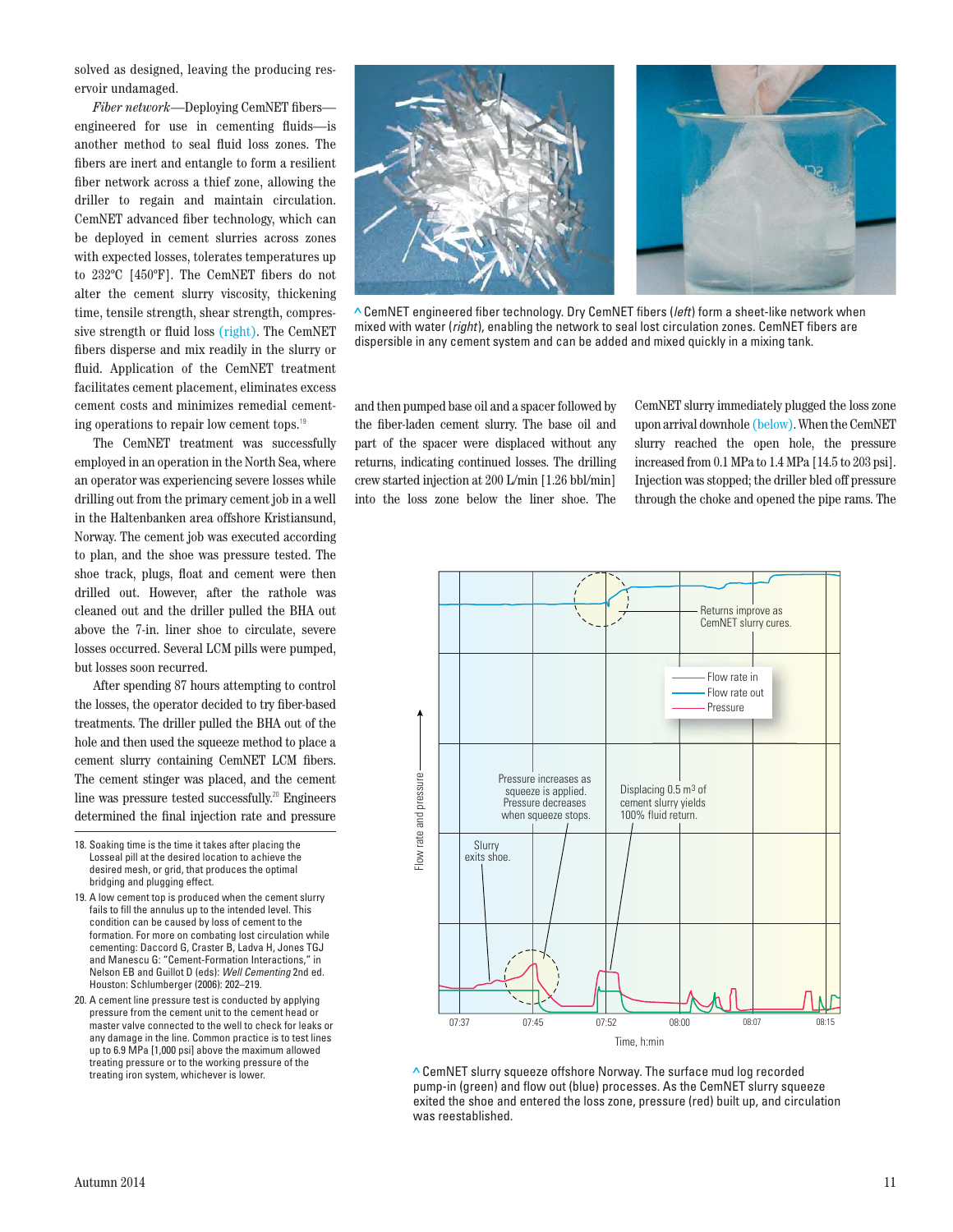

**>** PressureNET treatment. PressureNET technology combines the strength and light weight of a lost circulation material such as vitrified shale particles (left) with the strength of CemNET fibers (right).

cement slurry remaining in the stinger was displaced out of the hole by the pump and pull method.<sup>21</sup> Downhole losses were controlled, and full circulation was reestablished following the CemNET squeeze. The operator has experienced similar positive results with the CemNET fiber for loss control, and this approach has become part of the operator's contingency package.

A combination of the CemNET and Losseal treatments was used in Argentina in 2013. The drilling crew experienced partial losses when placing slurry during a cementing operation. The top of cement (TOC) was 1,100 m [3,600 ft] below the expected level, and the postjob report showed a difference between the actual and simulated pressures, indicating that fluid had been lost to the formation, which explained the TOC depth difference.

Engineers designed the cement operation for the next well based on lessons learned from the first well. Schlumberger engineers used CemNET additive in part of the slurry and Losseal microfracture treatment as the spacer. No losses were experienced while the cement slurry was placed, and data showed good agreement between calculated and actual pressure curves. The final TOC was 100 m [300 ft] above the calculated level, and cement evaluation logs showed a good cement bond. CemNET and Losseal treatments prevented losses while increasing the equivalent circulating density (ECD) when the slurry was being placed.<sup>22</sup> When losses occurred, the treatments mitigated them through effective bridging and plugging mechanisms.As a result, the operator developed a contingency plan using the combination of CemNET fibers and Losseal material for the remaining wells in the area.

*Combination lost circulation solution*—The PressureNET fiber- and solids-based lost circulation solution combines dispersible CemNET fibers with vitrified shale particles to stop lost circulation in shale, dolomite and limestone formations (above). The combination is capable of bridging openings up to 3 mm [0.1 in.] in width at pressures up to 5.5 MPa [800 psi]. The particles are chemically inert in most fluids. The variable-sized shale particles build up throughout the CemNET fiber network, creating a base for cement slurry solids to pack off and plug the lost circulation zone. The strength of the PressureNET shale particles helps this LCM withstand high differential pressures across fractures, thereby reducing the volume of lost drilling fluid and cement. The treatment can be added to cement slurries, spacers and drilling fluids in batch mixers or mud pits. The impermeable network created by this treatment can support the hydrostatic pressure of a cement slurry column and withstand additional pressure resulting from subsequent primary or remedial cementing operations.

In early 2013, Apache Corporation suffered severe losses while cementing production strings in wells in the Canyon Granite Wash in Oldham County, Texas. The operator used foamed cement, but the cement could not be pumped to the desired height in the annulus in two-thirds of the wells.<sup>23</sup> As a result, Apache was forced to perform costly and time-consuming squeeze pressure treatments before the wells could be put on production.

The Canyon Granite Wash is composed of arkosic clastic and carbonate sediments that were eroded from the Amarillo Uplift during the middle to late Pennsylvanian age. The formation has been producing since the late 1950s, although recent activity after a long hiatus introduced fracture stimulation and acidizing, which have produced excellent results. However, depleted zones are encountered when drilling, which

makes the formation prone to breakdown and more difficult to drill and complete. After the well experienced lost circulation and cementing problems, Apache approved the PressureNET solution for cementing the production casing in the Bivins Lit well. Following a successful job, as indicated by an observed pressure increase, per design, a cement bond log evaluation indicated that the top of cement met and even exceeded the required height by several hundred feet. Based on experience from the Bivins Lit well, Apache has chosen the PressureNET solution for several more cement jobs.

*Defluidizing lost circulation solution*—In situations of partial or severe losses, the FORM-A-BLOK high-performance, high-strength pill may be an option. The pill combines an inert blend of mineral, synthetic and cellulosic fibers that are coated to allow the fibers to mix in freshwater, brine or nonaqueous fluids.<sup>24</sup> FORM-A-BLOK pills can treat fluid losses in fractures, caverns or vugs and work in temperatures up to 177ºC [350ºF]. Standard rig equipment can be used to mix the pill. The pill does not require an activator or retarder and does not depend on temperature to form a plug. The recommended concentration of FORM-A-BLOK additive is 114 kg/m3 [40 lbm/bbl] for all freshwater, seawater and oil-base or synthetic systems except for nonaqueous slurries with densities at or above 1,790 kg/m3 [14.9 lbm/galUS], which require a concentration of 57 kg/m<sup>3</sup> [20 lbm/bbl].

In loss situations, this treatment is applied as a squeeze pill to cure losses rapidly. The driller pumps the pill into the annulus; the volume pumped is at least 150% of that of the loss zone. Squeeze pressure causes the treatment pill to rapidly lose its carrier fluid to the formation (next page). The solids left behind pack into voids and fractures to form a high-strength plug that seals the loss zone. In addition to handling partial and severe loss situations, the FORM-A-BLOK pill can be applied as a quick-acting plug for wellbore strengthening operations, as an openhole remedial or preventive lost circulation squeeze, as an aid to improve casing shoe integrity and as a cased hole squeeze to seal perforations and casing leaks.

After experiencing total lost returns during a formation integrity test, an operator offshore Indonesia chose the FORM-A-BLOK pill as the solution. The integrity test was performed after drilling out the cement and 20 ft [6 m] of new formation. The objective was to achieve a 14.0-lbm/galUS [1,680-kg/m3 ] ECD without fracturing the formation. The operator isolated the